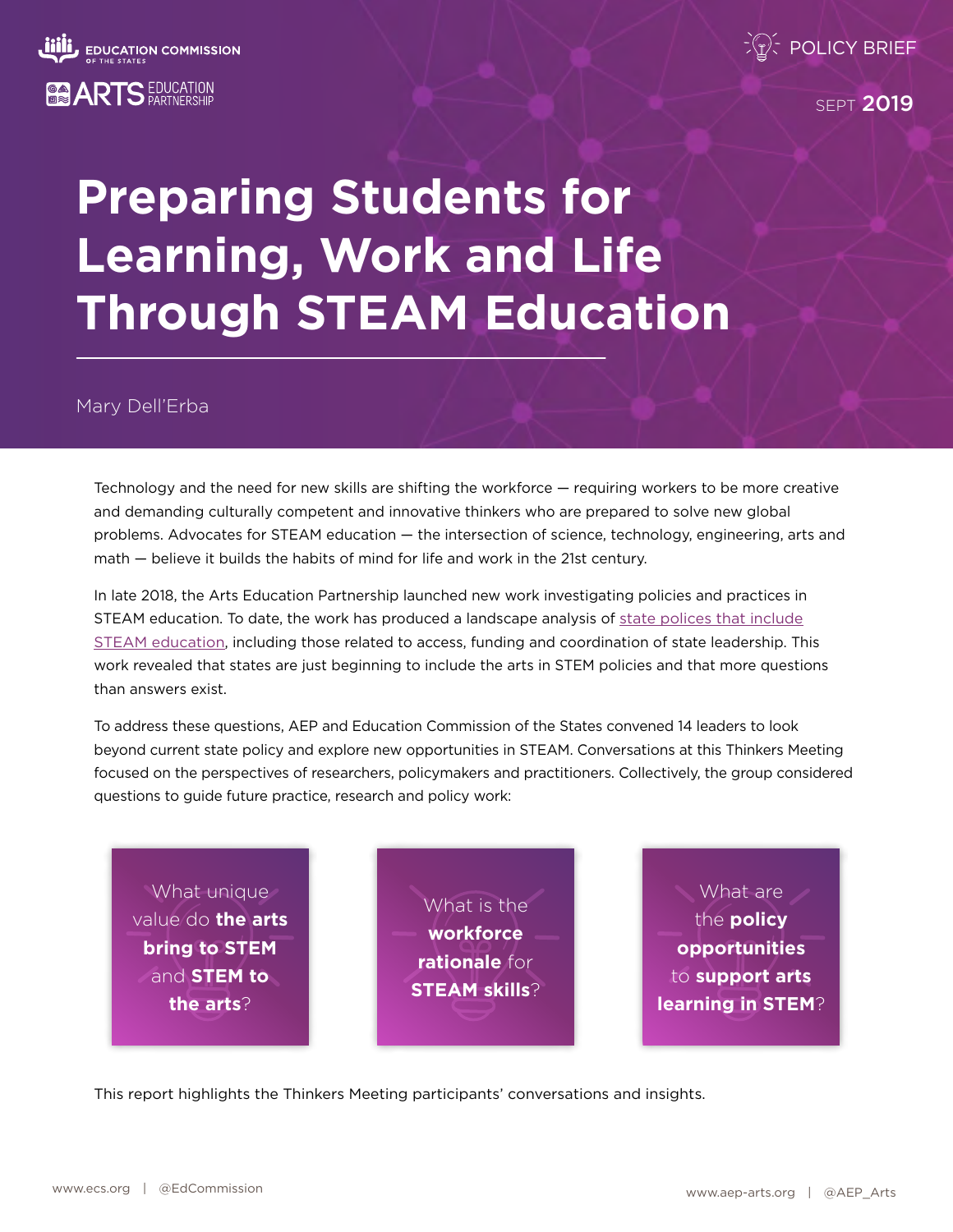## **Defining STEAM Education**

For this report, STEAM education is defined as an approach to teaching in which students demonstrate critical thinking and creative problem-solving at the intersection of science, technology, engineering, arts and math.

Participants noted that enhancing the experience of the learner is central to a definition of STEAM education. Students leverage the five content areas to build new understanding and solve problems that are authentic to their lives. The unique value of STEAM education is in the transdisciplinary thinking that occurs when creative and analytical thought occur simultaneously. Analytical thinking (most often associated with the STEM subjects) and creative expression (most often associated with the arts) combine to foster innovation.

### **What Does High-Quality STEAM Education Look Like?**

Participants responded that quality STEAM education focuses on cognition, which they described as the process of learning through new experiences and perspectives. The arts and STEM are both important to supporting this process, as they expose students to a broad range of thoughts, concepts and sensory experiences when implemented together.

STEAM instruction should be grounded in clear learning standards and integrate multiple disciplines in ways that preserve their individual integrity. The resulting approach is both flexible and aligned with academic standards, allowing teachers to guide student exploration, inquiry and creativity, while ensuring that students meet established learning objectives.

Participants also discussed authenticity as an element of quality. For STEAM learning to be authentic, students must identify the problems they explore. In addition, those problems should be relevant to students' lives, and they must occur at the natural intersections between the arts and the STEM fields. For example, **Nevada**'s STEAM Committee identifies [spatial awareness](http://osit.nv.gov/uploadedFiles/osit.nv.gov/Content/STEM/FINAL_DRAFT_STEAM_WP_4.10.18%20(POSTED-5-22).pdf) as one example of an authentic intersection of the arts and sciences; spatial ability is both an arts-based skill (3D modeling) and a math and science skill (space imagination).

### **How do STEM and STEAM Education Differ?**

STEM education is commonly understood as an approach to learning where science, technology, engineering and math are applied to real-world problems that connect school and community and promote student achievement and preparation for global competitiveness. STEAM education includes art and design in STEM to develop a more comprehensive education model. Despite these common understandings, participants acknowledged that both STEM and STEAM education are [defined in many different](https://www.cmu.edu/gelfand/documents/stem-survey-report-cmu-iu1.pdf) [ways](https://www.cmu.edu/gelfand/documents/stem-survey-report-cmu-iu1.pdf) by different groups.

Participants regarded STEAM and STEM education as two distinct pathways, but noted that policymakers, practitioners and researchers continue to ask whether STEAM should replace STEM or only enhance it. For more than two decades, state and federal policymakers have informally included the arts in STEM education, but states like **Nevada** and **Ohio** have recently [implemented policies](https://www.ecs.org/policy-considerations-for-steam-education/) that create a distinction between STEM and STEAM practices. Federal lawmakers underscore this distinction by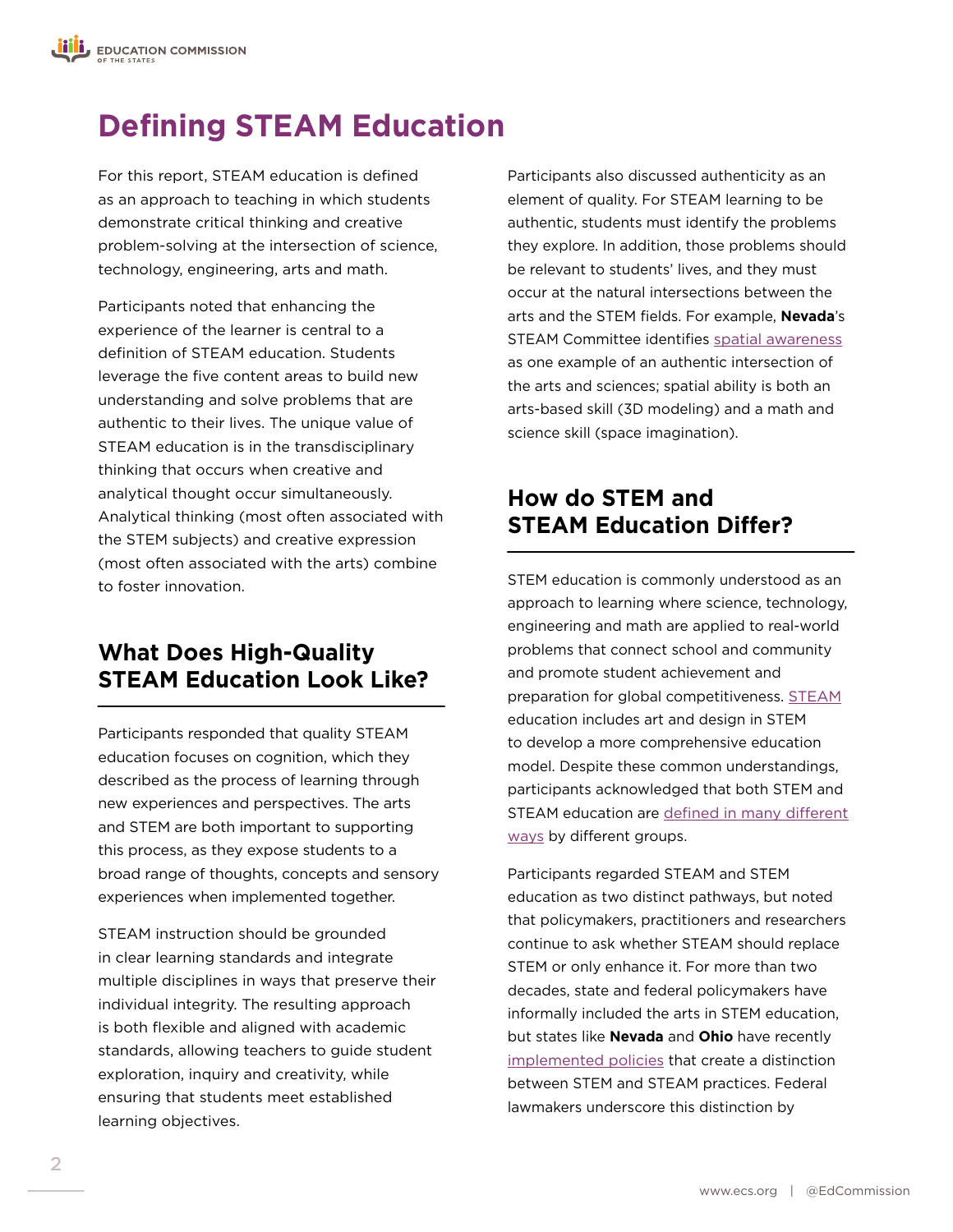maintaining separate [congressional caucuses](https://cha.house.gov/sites/democrats.cha.house.gov/files/documents/cmo_cso_docs/116th%20CMOs_06-03-2019.pdf) for STEM education, STEAM and the arts.

Participants saw an opportunity to preserve the distinctions between STEM and STEAM education through research. Researchers have designed and implemented multiple studies to gather data and evidence specific to STEM programming. While STEAM education is not a new practice — the National Science Foundation, National Endowment for the Arts and U.S. Department of Education have funded STEAM projects for over a decade — researchers have not studied its impact as extensively as STEM learning. Participants saw this disparity in available evidence as an opportunity for rigorous research and data collection specific to STEAM learning. They noted that by specifically examining the impacts of STEAM education, the research community could help policymakers and practitioners understand the benefits that the arts bring to STEM education and better ground STEAM policies and practices in evidence.

After considering the distinctions between STEM and STEAM in policy and research, participants discussed the unique value of STEAM learning in practice. They noted that the arts can introduce new competencies and skills, including active learning, social and emotional and interpersonal skills, divergent thinking and cultural competency. These skills have unique applications to school, work and life. While STEM education can also foster these habits of mind, participants argued that the arts provide an opportunity to further enhance learning and development in meaningful and intentional ways.

#### **ACTIVE LEARNING**

Participants said that artists have opportunities to simultaneously learn new information, practice skills and incorporate feedback. For example, musicians learn music by singing, taking feedback from listeners and adapting their technique accordingly. Dancers do the

same through movement. By incorporating arts into STEM education, educators can increase opportunities for students to practice active learning, especially in schools with fewer resources to support experimentation in science courses.

#### **SOCIAL AND EMOTIONAL LEARNING**

[Existing research](http://artsedsearch.wpengine.com/browse-research/?fwp_search=social+emotional) demonstrates the impact of the arts on students' social and emotional development, including gains in motivation, perseverance, engagement, empathy and emotional regulation. Students learn to adjust their actions in relation to others' actions — enhancing their [self-efficacy](https://www.artsedsearch.org/study/learning-in-the-visual-arts-and-the-worldviews-of-young-children/) and social perceptiveness. Participants discussed the arts' unique ability to help students understand new perspectives and engage in [social and](https://www.ecs.org/beyond-the-core-advancing-student-success-through-the-arts/) [emotional skill building.](https://www.ecs.org/beyond-the-core-advancing-student-success-through-the-arts/) They stated that this focus can support [a growing trend](https://100kin10.org/news/10-big-insights-on-teaching-learning-and-stem-education-100kin10-s-trends-report-for-2018) to enrich STEM education with social and emotional learning strategies.

#### **DIVERGENT THINKING**

Participants stated that integrating the creative process found in the arts into STEM instruction can enable students to practice [divergent](https://www.artsedsearch.org/study/enhancing-fluent-and-flexible-thinking-through-the-creative-drama-process/) [thinking](https://www.artsedsearch.org/study/enhancing-fluent-and-flexible-thinking-through-the-creative-drama-process/). They defined divergent thinking as a way of solving problems that generates innovative and creative ideas by exploring a variety of possible solutions. High-quality STEAM education creates a safe place for student inquiry and risk taking, allowing students to enhance their problem-solving skills by engaging in multiple disciplines.

#### **CULTURAL COMPETENCY**

Participants mentioned that globalization demands a workforce that can work together across cultural lines, requiring an openness to different ways of thinking. As the country becomes more diverse and the world more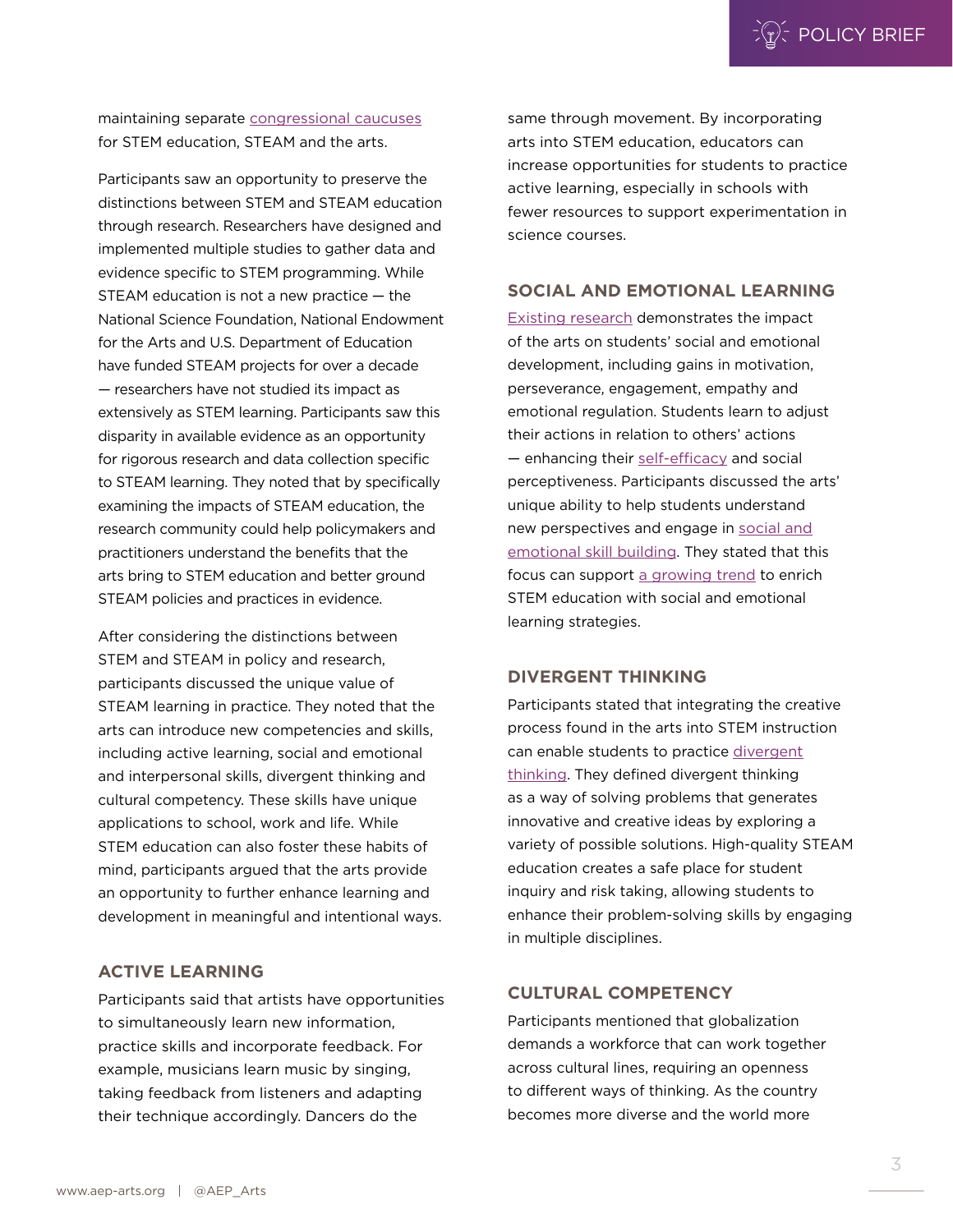interconnected, [the arts provide a](http://aeparts.staging.wpengine.com/wp-content/uploads/Preparing-Students-for-the-Next-America.pdf) unique [framework for students](http://aeparts.staging.wpengine.com/wp-content/uploads/Preparing-Students-for-the-Next-America.pdf) to develop necessary cultural competencies. For example, experiencing artwork from other cultures can teach awareness and understanding.

### **How Is STEAM Different From Arts Integration?**

The John F. Kennedy Center for the Performing Arts [defines](http://www.kennedy-center.org/education/partners/defining_arts_integration.pdf) arts integration as "an approach to teaching in which students construct and demonstrate understanding through an art form. Students engage in a creative process which connects an art form and another subject area and meets evolving objectives in both."

Participants were careful to distinguish STEAM education from arts integration. STEAM education features many approaches to teaching, including arts integration as one approach. Other approaches include problemor project-based learning and student inquiry and experimentation. Participants identified different goals as a key distinction between STEAM instruction and arts integration. When done well, the outcome of arts integration is a deeper understanding in both the arts and at least one other subject area. STEAM education embraces this, but also focuses on the processes of learning and problem-solving. While students develop deeper understanding of content, they are simultaneously practicing skills that transfer across subject areas and investigating complex problems.

Ultimately, STEAM instruction shares attributes of arts education, arts integration and STEM education. Participants suggested that STEAM learning occurs at the intersection of all three instructional practices.

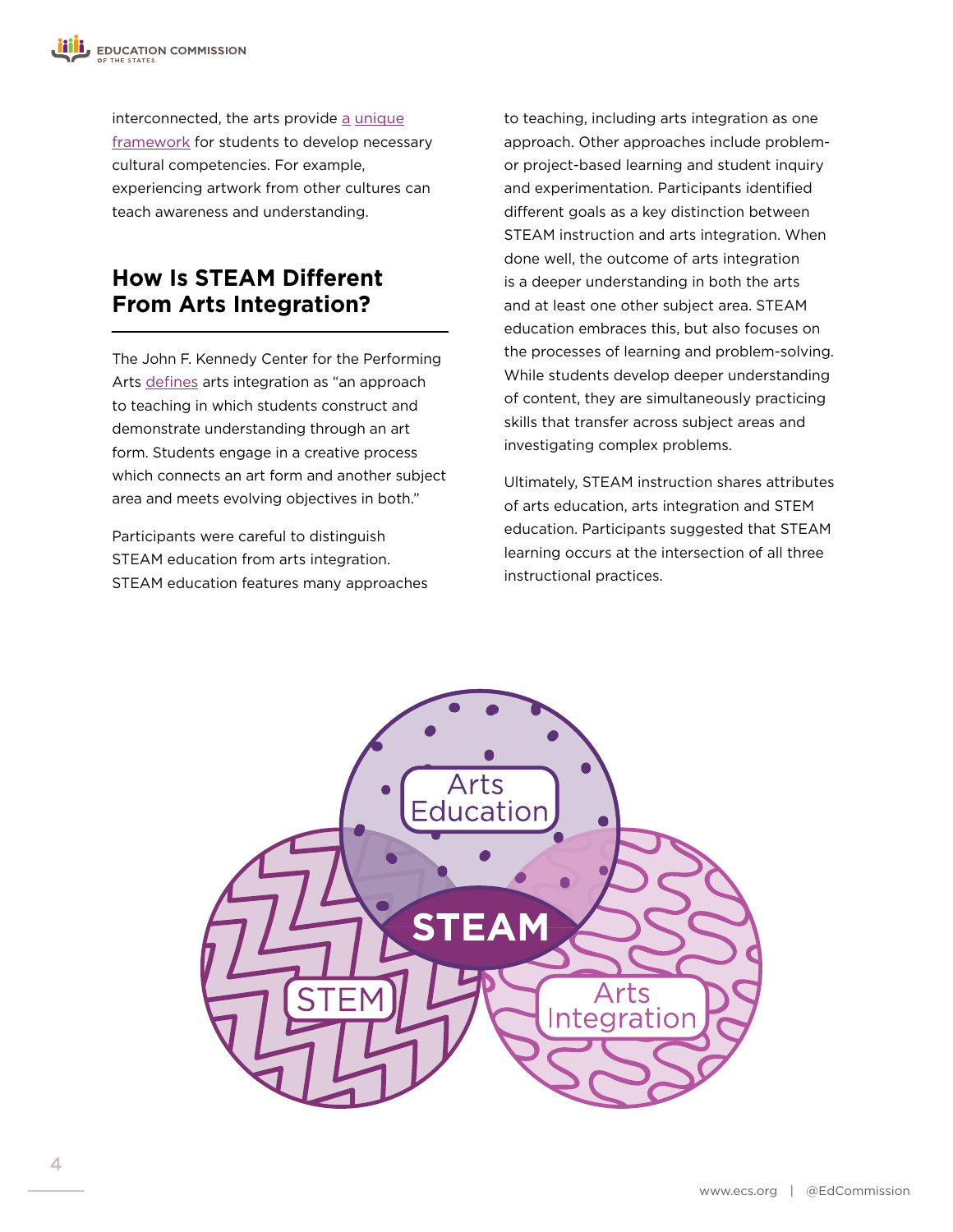$\mathbb{R}^2$  POLICY BRIEF

## **STEAM Skills and Abilities: The Workforce Rationale**

[Researchers project](http://www.iftf.org/fileadmin/user_upload/downloads/th/SR1940_IFTFforDellTechnologies_Human-Machine_070717_readerhigh-res.pdf) that, by 2030, emerging technologies will reset expectations for the workforce and 85% of the jobs that today's K-12 learners will be doing have not yet been created. The broad, transferable skills and abilities required for career success — [such](http://cew.georgetown.edu/wp-content/uploads/Competencies-handout.pdf) [as communication, problem-solving and](http://cew.georgetown.edu/wp-content/uploads/Competencies-handout.pdf) [collaboration](http://cew.georgetown.edu/wp-content/uploads/Competencies-handout.pdf) — are projected to continue to be in high demand from employers.

STEAM education is one approach states have taken to advance skill development and achievement in [fast growing occupations](https://1gyhoq479ufd3yna29x7ubjn-wpengine.netdna-ssl.com/wp-content/uploads/2014/11/Recovery2020.FR_.Web_.pdf) in the arts and STEM fields. Participants offered a rationale for STEAM learning that addresses both skills and careers: STEAM education ensures that students on any career pathway have the skills and abilities necessary for success, while inspiring and preparing students for STEAM jobs — including those in arts, sciences, design, technology and engineering.

### **What Skills and Abilities Does STEAM Foster?**

Participants described STEAM education as uniquely situated to equip students with abilities sought by [high-wage, high-growth and high](https://1gyhoq479ufd3yna29x7ubjn-wpengine.netdna-ssl.com/wp-content/uploads/2014/11/Recovery2020.FR_.Web_.pdf)[demand jobs](https://1gyhoq479ufd3yna29x7ubjn-wpengine.netdna-ssl.com/wp-content/uploads/2014/11/Recovery2020.FR_.Web_.pdf).

• DEFINING PROBLEMS: Students use scientific and creative processes to make observations, ask questions and define problems. Participants stated tha[t the arts can improve](https://www.artsedsearch.org/study/looking-is-not-seeing-using-art-to-improve-observational-skills/) [observational skills,](https://www.artsedsearch.org/study/looking-is-not-seeing-using-art-to-improve-observational-skills/) providing students with additional tools to identify and describe problems. Creativity and self-expression in the arts further enhance students' abilities to synthesize and communicate observations about the world around them in ways that are easily understood.

- GENERATING IDEAS: Creativity is a highdemand skill for [occupations across the](https://www.onetonline.org/find/result?s=creative&a=1) [arts, STEM and service fields](https://www.onetonline.org/find/result?s=creative&a=1). Participants argued that artists are better prepared to think creatively, and that innovation is a unique value that the arts bring to STEM learning. Divergent thinking practiced in STEAM education involves thinking in multiple directions, seeking innovation and investigating new ideas. [The arts promote](https://www.artsedsearch.org/study/enhancing-fluent-and-flexible-thinking-through-the-creative-drama-process/) [fluent](https://www.artsedsearch.org/study/enhancing-fluent-and-flexible-thinking-through-the-creative-drama-process/) thinking — an essential element of problem-solving — and generate a variety of new, creative and unconventional solutions.
- TRANSFORMING AND SYNTHESIZING: Participants noted that STEAM education teaches the processes of modifying, adapting and combining disparate ideas. The intersection of the arts and STEM learning encourages students to think about content and concepts from different points of view, using critical thinking skills to identify strengths and weaknesses of alternative solutions or approaches to problems.

### **What Careers Does STEAM Support?**

Participants said that STEAM education prepares students for high-paying careers in STEM and the arts, as the arts can both enhance STEM careers and provide additional, viable career pathways. The Bureau of Labor Statistics reported that median wages for [creative](https://www.bls.gov/careeroutlook/2015/article/creative-careers.htm) [occupations](https://www.bls.gov/careeroutlook/2015/article/creative-careers.htm) were higher than the overall median wage, and that [93 out of 100 STEM](https://www.bls.gov/spotlight/2017/science-technology-engineering-and-mathematics-stem-occupations-past-present-and-future/pdf/science-technology-engineering-and-mathematics-stem-occupations-past-present-and-future.pdf) [occupations](https://www.bls.gov/spotlight/2017/science-technology-engineering-and-mathematics-stem-occupations-past-present-and-future/pdf/science-technology-engineering-and-mathematics-stem-occupations-past-present-and-future.pdf) had wages above the national average. Research from the Georgetown Center on Education and the Workforce projected arts and STEM occupations to be [two of the fastest](https://1gyhoq479ufd3yna29x7ubjn-wpengine.netdna-ssl.com/wp-content/uploads/2014/11/Recovery2020.FR_.Web_.pdf) [growing occupations from 2010 to 2020.](https://1gyhoq479ufd3yna29x7ubjn-wpengine.netdna-ssl.com/wp-content/uploads/2014/11/Recovery2020.FR_.Web_.pdf)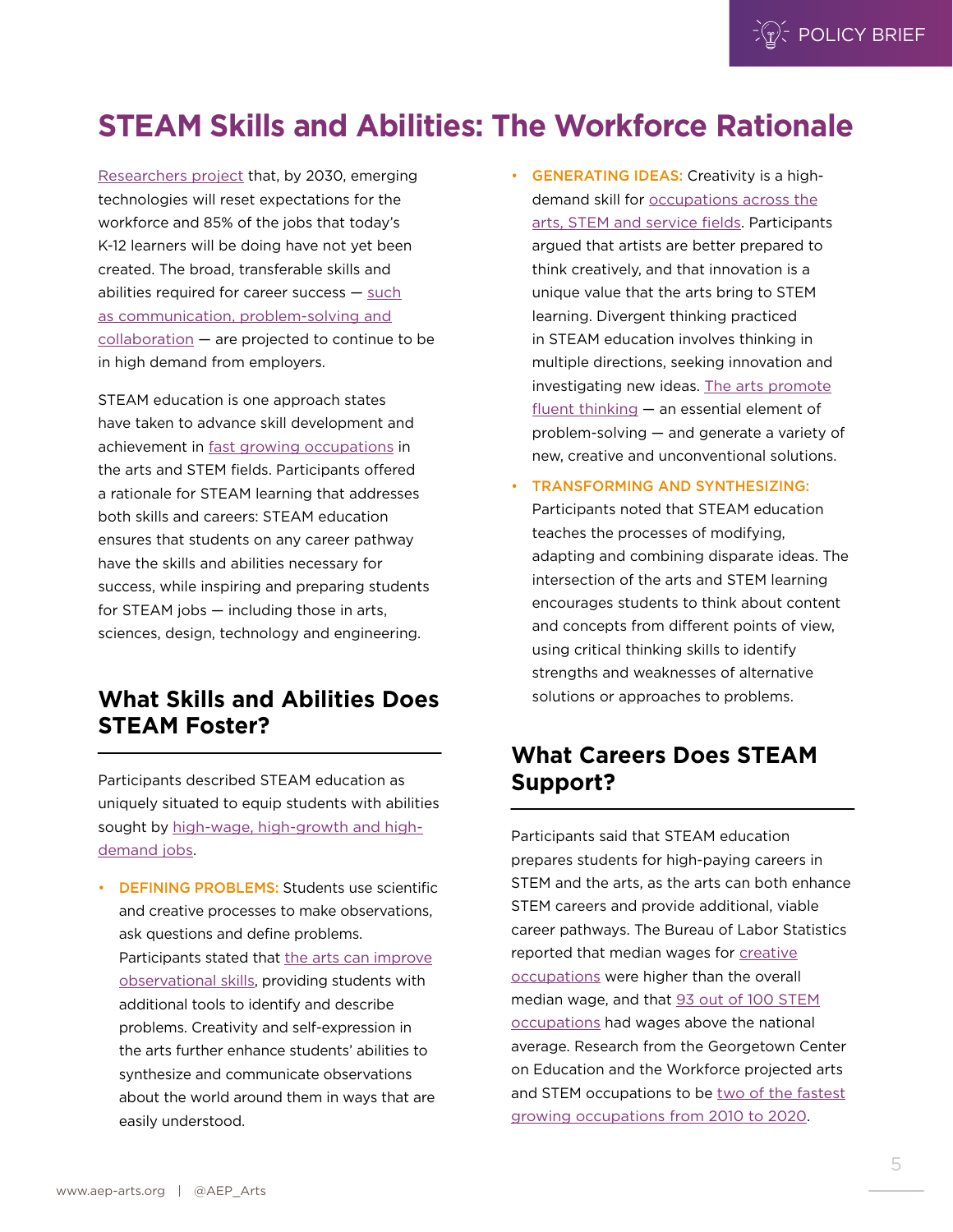STEAM jobs tend to require that employees hold a postsecondary degree more than other jobs. The Georgetown report shows that 91% of jobs in the arts and 94% of jobs in STEM require a bachelor's degree. Participants discussed the implications for this shift through the [lens of racial equity](http://cew.georgetown.edu/wp-content/uploads/SeparateUnequal.FR_.pdf), as racial and ethnic disparities in postsecondary attainment perpetuate inequitable opportunities in the workforce. More students will need a postsecondary degree to secure a higher-wage position, and STEAM education provides students with additional access to engage in STEM and arts careers.

#### EXAMPLES OF STEAM JOBS

While participants observed that the skills and abilities practiced in STEAM learning are transferrable across all occupations, they identified the following jobs as examples of careers directly related to STEAM. While these occupations do not represent the breadth of career options, they include:

- Animation.
- Architecture.
- Conservation.
- Design (web, product, graphics).
- Engineering.
- Health Care.
- Math.
- Nursing.
- Sound Engineering.
- Technology.
- Urban Planning.
- Video Game Development.

### EXAMPLE Sound Engineer

Sound engineers work on the technical aspects of sound and music production by manipulating and reproducing the mechanics of sound. By controlling such technology as microphones, sound boards and speaker systems, they combine concepts of math, physics, engineering and musicianship to produce the best quality sound for spaces and audiences. Advance CTE includes audio systems technicians as a sample career within the Arts, A/V [Technology and](https://careertech.org/arts) [Communications Career Cluster](https://careertech.org/arts) adopted by several states.

### EXAMPLE **Technology**

Participants discussed Apple as an [example of a company that has](https://www.apple.com/job-creation/) [capitalized on STEAM skill sets](https://www.apple.com/job-creation/) in building new technologies. Apple is one of the biggest job creators in the United States, employing 2 million people in all 50 states across thousands of professional fields. Apple employs designers, scientists, hardware and software engineers, and marketing professionals who use STEAM skills; and the value of the arts is evident in Apple products and services.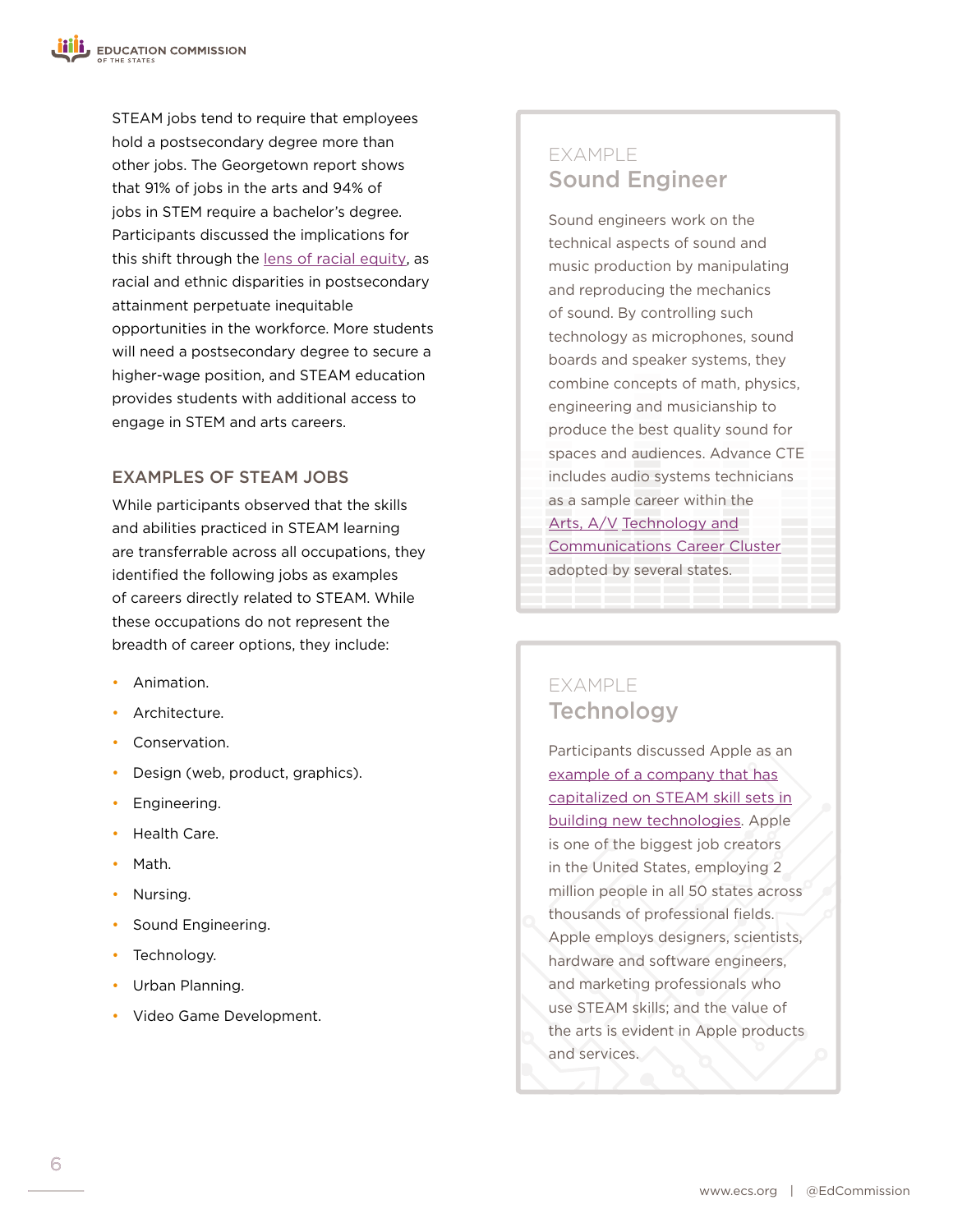## **Barriers and Gaps**

Participants identified five common barriers that prevent states and districts from implementing and sustaining high-quality STEAM programs:

#### LACK OF A SHARED DEFINITION

One of the most significant barriers participants identified was a lack of a shared definition and understanding of what STEAM education is, how it can be used effectively, how it differs from STEM and arts education, and the unique value that the arts bring to STEM learning. Without a universal definition of STEAM education that has utility across sectors, the field lacks a foundation for quality standards in STEAM education.

#### LACK OF EFFECTIVE TEACHER PREPARATION AND PROFESSIONAL DEVELOPMENT

Participants noted that teachers may experience challenges with STEM or arts subjects when implementing a STEAM curriculum. They saw this as particularly relevant for elementary general education teachers, who often lack deep preparation in arts or STEM subjects. Currently, artsintegrated instructional practices are not widely included in teacher preparation programs, and participants noted that states and districts may struggle to include new content in professional development plans.

#### CURRICULAR RESTRAINTS

Participants pointed to lack of clarity on how the National Core Arts Standards, Next Generation Science Standards and Common Core Mathematics Standards should be integrated or assessed in STEAM learning. There is also not a common assessment tool based on both process and content standards across subject areas. Lack of an adequate assessment tool for STEAM education may encourage

schools to limit instructional time for STEAM specific courses in favor of tested subject areas.

#### CAPACITY RESTRAINTS

Participants said that schools are faced with capacity constraints related to time, scheduling and funding. Whether a school implements a specific STEAM class or integrates STEAM learning into other subject areas, limited time during the school day can become a barrier. Effective STEAM education also requires collaboration and planning across subject areas and grade levels. Participants noted that STEAM skills are hard to acquire with just one experience and require ongoing exposure. Many schools lack time during the school day for teachers to collaboratively plan instruction with teachers outside of their content area and grade level. Collaborative planning ensures that lessons are well integrated and scaffolded over time.

#### LACK OF RIGOROUS RESEARCH AND DATA ON STEAM EDUCATION

Much less rigorous, peer-reviewed academic research exists on STEAM education than on arts or STEM education, particularly through the lens of racial equity. Current classifications of occupations in workforce research do not explicitly consider the intersection of the arts and STEM education in careers, requiring researchers to make judgments about which occupations qualify as STEAM occupations or require STEAM skills. Participants noted that without rigorous research and accurate data, decision-makers at all levels may not support the rationale for STEAM education.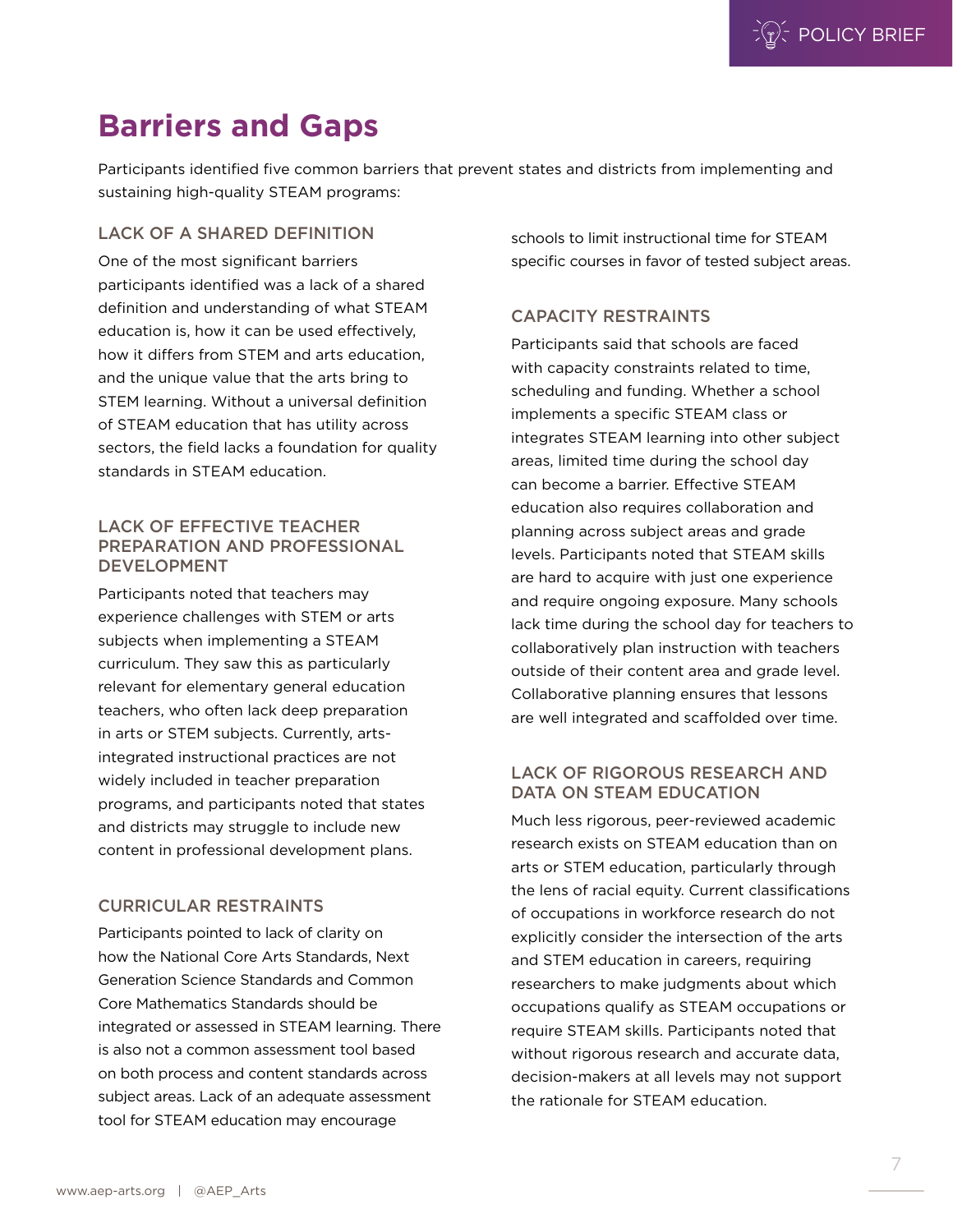

## **What State Leaders Can Do**

Participants discussed opportunities for state and local policymakers to overcome these barriers:

DEVELOP A VISION. State leaders can prevent inconsistent and inequitable implementation of STEAM programs by establishing a statewide vision for, and shared definitions of, STEAM education. As demonstrated in **[Georgia](http://www.stemgeorgia.org/certification/)** and **[South](https://www.csai-online.org/resources/south-carolina-steam-implementation-continuum) [Carolina](https://www.csai-online.org/resources/south-carolina-steam-implementation-continuum)**, state leadership can design tools outlining consistent guidance that schools can refer to when building STEAM programs.

SUPPORT TEACHERS AND HIGH-QUALITY INSTRUCTION. Participants suggested that state and district leaders can [examine the use of time and](https://www.ecs.org/what-school-leaders-can-do-to-increase-arts-education/) [resources](https://www.ecs.org/what-school-leaders-can-do-to-increase-arts-education/) to implement targeted professional development for teachers in and beyond the arts. Decision-makers can also examine licensure requirements for teachers, requiring teacher preparation programs to include elements of artsintegrated instruction rooted in a vision for STEAM education.

BUILD CONNECTIONS. Forging connections between STEAM subjects and other related policy areas — such as STEM, workforce development, career and technical education, social and emotional learning, and teacher licensure and recruitment enables policymakers to build multipronged strategies. For example, **[Ohio](http://codes.ohio.gov/orc/3326.39)** enables districts to use career and technical education funds for STEAM programs — which it defines as a type of STEM education — providing additional opportunities for schools.

BUILD CAPACITY. Leaders can build the capacity of schools and educators by developing a consistent framework for assessment and adjusting schedules to allow for planning across departments and grade levels. **Nevada** established a [STEAM subcommittee](http://osit.nv.gov/STEM/STEAM_Members/) to the STEM Advisory Council to operate as a working group to support professional development, increase access to high-quality STEAM education throughout the state and target goals set forth by the **[Nevada](http://osit.nv.gov/)** Governor's Office of [Science, Innovation and Technology.](http://osit.nv.gov/) This entity published a [definition and vision](http://osit.nv.gov/uploadedFiles/osit.nv.gov/Content/STEM/FINAL_DRAFT_STEAM_WP_4.10.18%20(POSTED-5-22).pdf) for STEAM learning, as well as guiding principles for the integration of learning standards, assessment and the future of STEAM education. The subcommittee includes representatives from the state department of education, the state arts agency, higher education staff, performing and visual arts organizations, science museums, school districts and funders.

COLLECT DATA AND PROMOTE RESEARCH. States can include STEAM data in systems for [statewide data collection](https://www.ecs.org/using-state-data-systems-to-create-an-information-culture-in-education/) and reporting. Data can shed light on access and inform program evaluation. Leaders can dedicate staff and resources for data collection, designate funds for research and develop research agendas.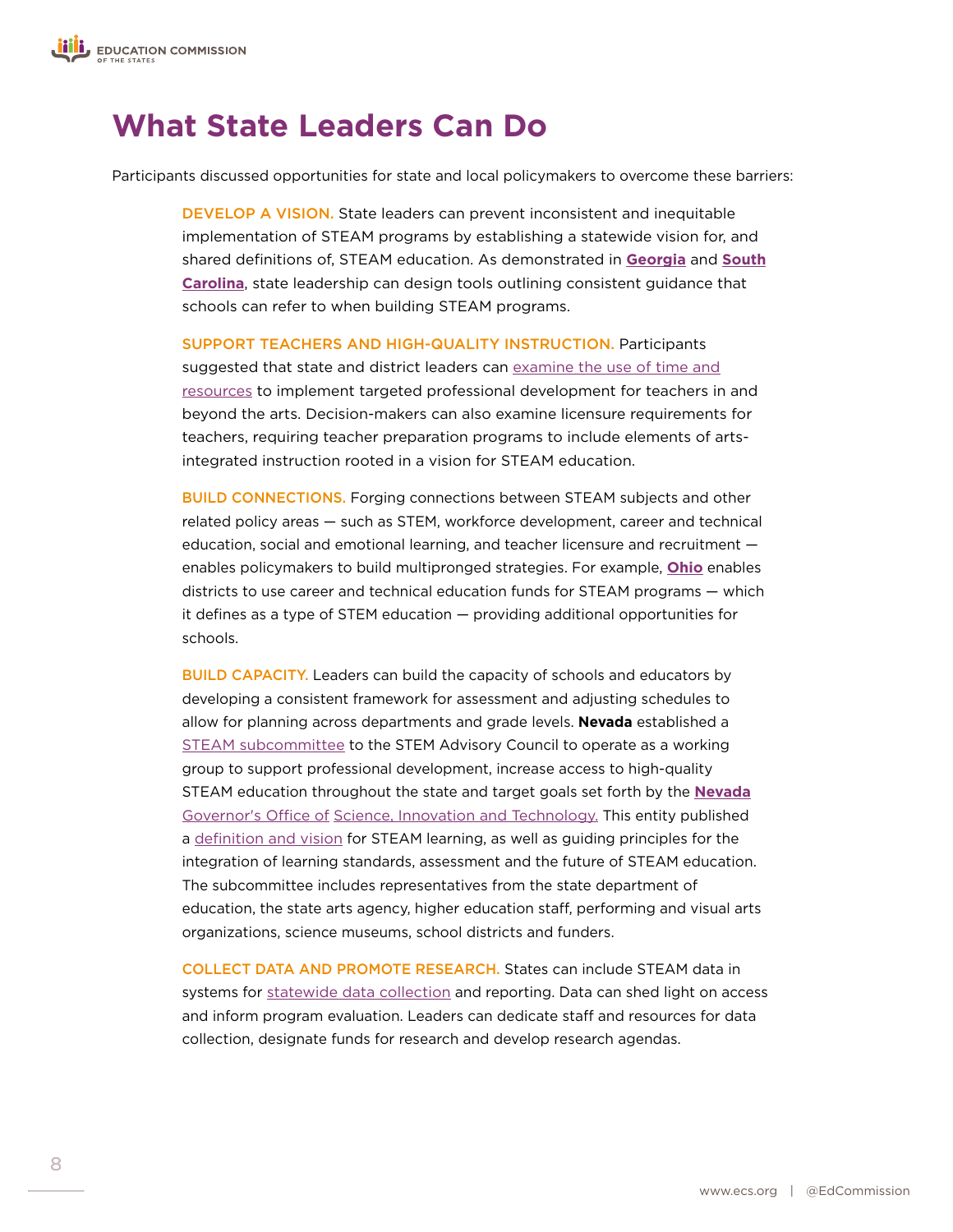CLARIFY AND INCREASE FUNDING PATHWAYS. To overcome barriers of uncertainty around the allowable uses of Every Student Succeeds Act (ESSA) funds, state leaders can [develop aligned pathways](http://www.aep-arts.org/wp-content/uploads/Success_Stories_Title-I_Final_10.25.17.pdf) across school, district, state and federal leadership regarding the use of funds — similar to **California** Alliance for Arts Education's guidance on the **Title I Initiative**. This specific pathway overcomes barriers to entry across the state for implementing proven, effective programming. **Pennsylvania** included STEAM education in its [ESSA Consolidated](https://www.education.pa.gov/Documents/K-12/ESSA/Resources/PA%20ESSA%20Consolidated%20State%20Plan%20Final.pdf) [State Plan](https://www.education.pa.gov/Documents/K-12/ESSA/Resources/PA%20ESSA%20Consolidated%20State%20Plan%20Final.pdf) as a priority area for the use of Title IV 21st Century Community Learning Center funds. Beyond ESSA funds, state leaders can articulate how career and technical education, STEM or formula funding can be used for STEAM activities.

## **Final Thoughts**

STEAM Thinkers Meeting participants found that, in an increasingly diverse and technologically advanced world, STEAM education prepares students with the skill sets required for success. Local, state and federal policymakers recognize the value of STEAM learning and have begun to incorporate the arts into STEM policies, but more research is needed to support these efforts. Opportunities remain for decision-makers at all levels to articulate a shared definition of STEAM education and implement policies to address common barriers. Considered individually, STEM education and the arts can address many of these challenges, but participants concluded that a well-rounded STEAM education is worth well more than the sum of its parts.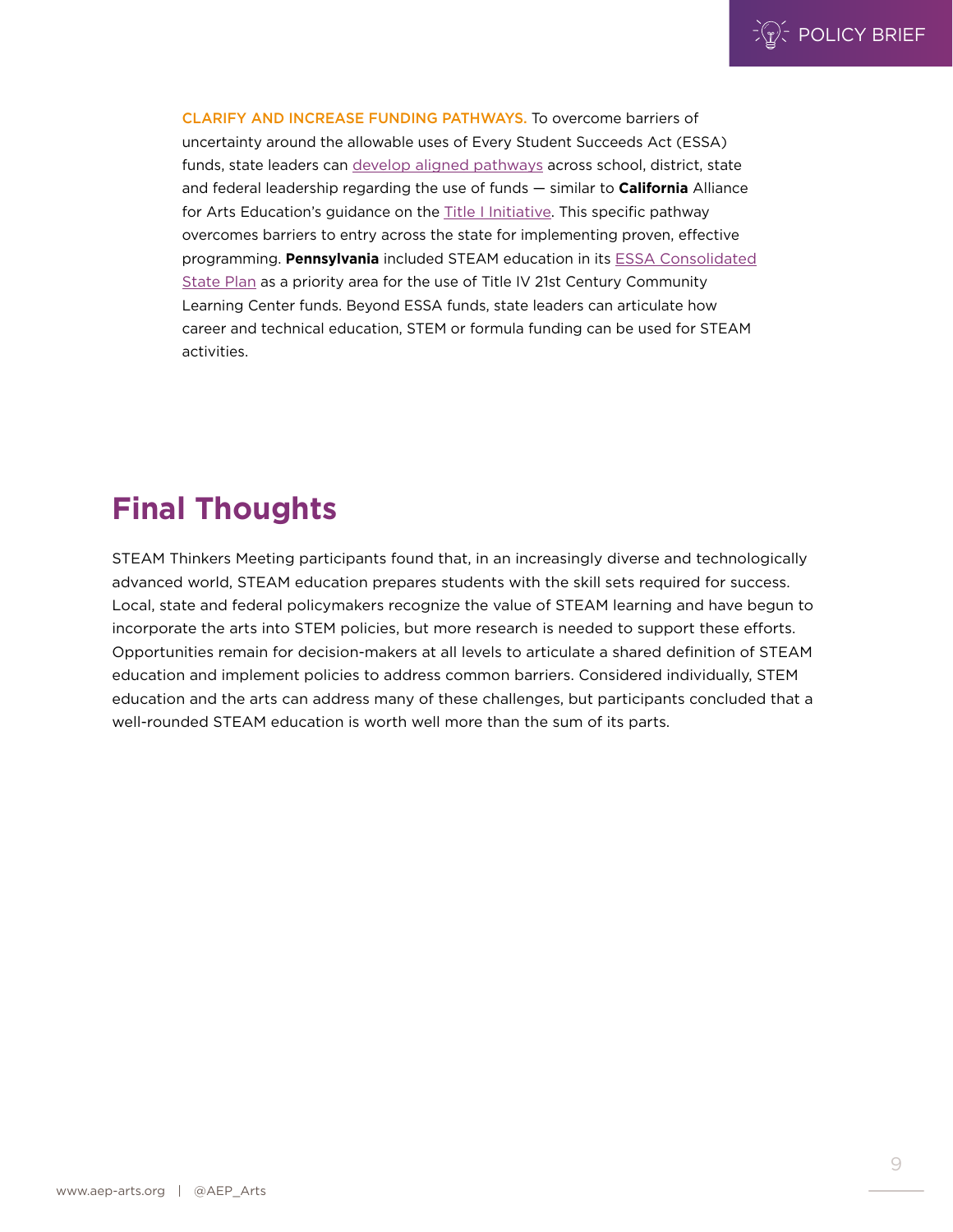## **Thinkers Meeting Participants**

Education Commission of the States Thinkers Meetings convene national education leaders to identify best practices that states can adopt to improve education. This report does not present a consensus among all participants in the meeting. Rather, it offers an overview of the meeting's major themes.

#### MODERATORS

- **Mary Dell'Erba**, Senior Project Manager, Arts Education Partnership
- **Brian Sponsler**, Vice President, Policy, Education Commission of the States

#### PARTICIPANTS

- **• Marvin Carr**, Senior Advisor, STEM and Community Relations, Institute of Museum and Library Services
- **• Patti Curtis**, Robert Noyce/Ellen Lettvin Informal STEM Education Fellow, STEM Next Foundation
- **• Jennifer Edelen**, Director, Wolf Trap Institute for Early Learning Through the Arts, Wolf Trap Foundation for the Performing Arts
- **• Annie Hsiao**, Deputy Assistant Secretary for Policy and Programs, Office of Elementary and Secondary Education, U.S. Department of Education
- **• Ayanna Hudson**, Director of Arts Education, National Endowment for the Arts
- **• Joyce Huser**, President, State Education Agency Directors of Arts Education; Fine Arts Education Consultant, Kansas Department of Education
- **• Brian Mitchell**, Director, Governor's Office of Science, Innovation and Technology, State of Nevada
- **• Lucinda Presley**, Chair/Executive Director, Innovation Collaborative
- **• Nicole Smith**, Research Professor and Chief Economist, Georgetown University Center on Education and the Workforce
- **• Louis Soares**, Chief Learning and Innovation Officer, American Council on Education

#### EDUCATION COMMISSION OF THE STATES STAFF

- **• Jane Best**, Former Director, Arts Education Partnership
- **• Erika Hawthorne**, Engagement Specialist, Arts Education Partnership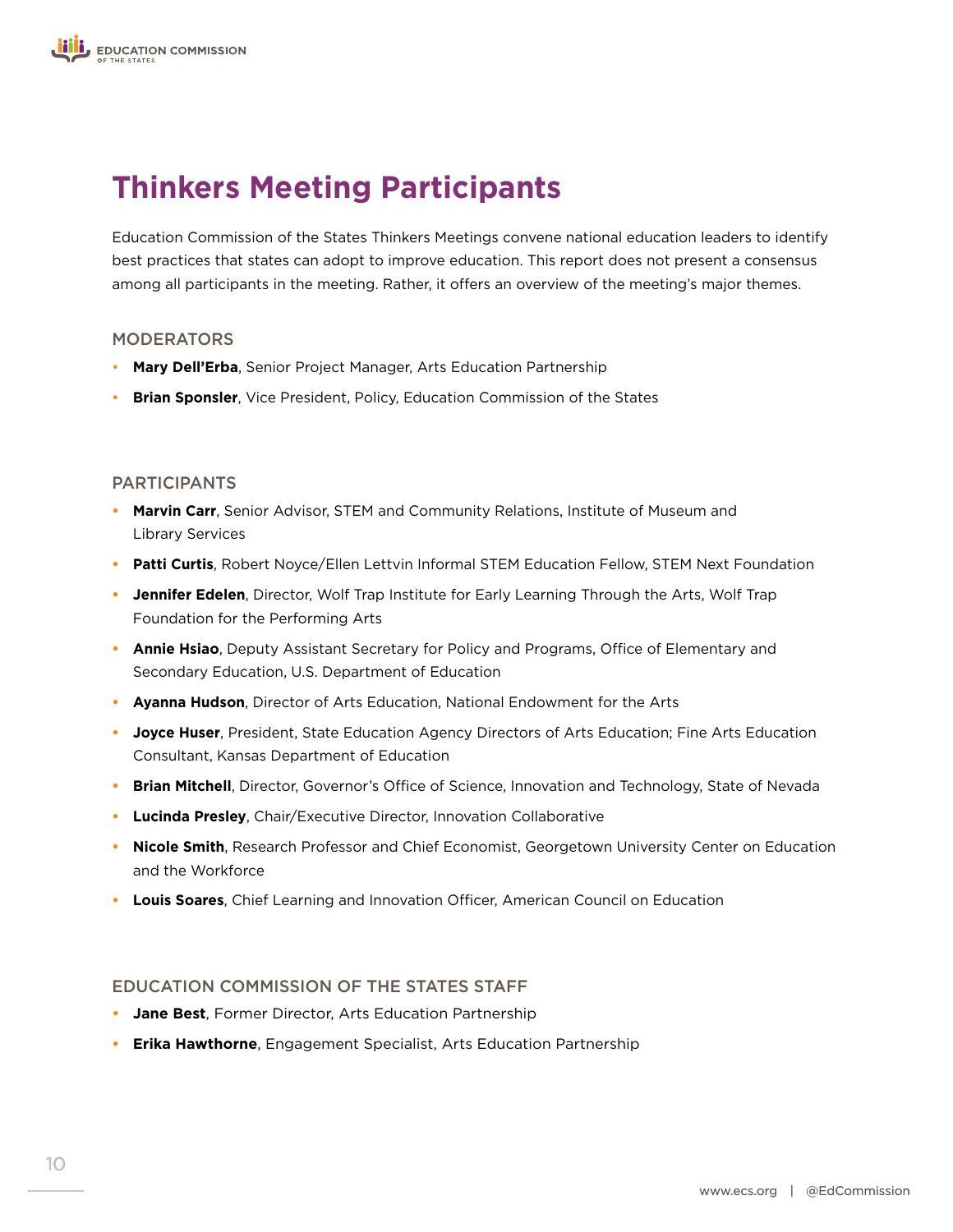

## About the Author

### **Mary Dell'Erba**



As a senior project manager for the Arts Education Partnership, Mary oversees project work plans and supports the development of AEP deliverables. Prior to joining Education Commission of the States, she worked for the Arts Education in Maryland Schools Alliance, where she served in a variety of capacities in programming, administration and policy. With over 20 years of dance training, Mary is passionate about the arts and education. Contact Mary at [mdellerba@ecs.org](mailto:mdellerba%40ecs.org?subject=) or **202.844.6283**.

## About AEP



AEP at Education Commission of the States is a national coalition of more than 100 education, arts, cultural, government, business and philanthropic organizations that was created in 1995 by the National Endowment for the Arts and the U.S. Department of Education.